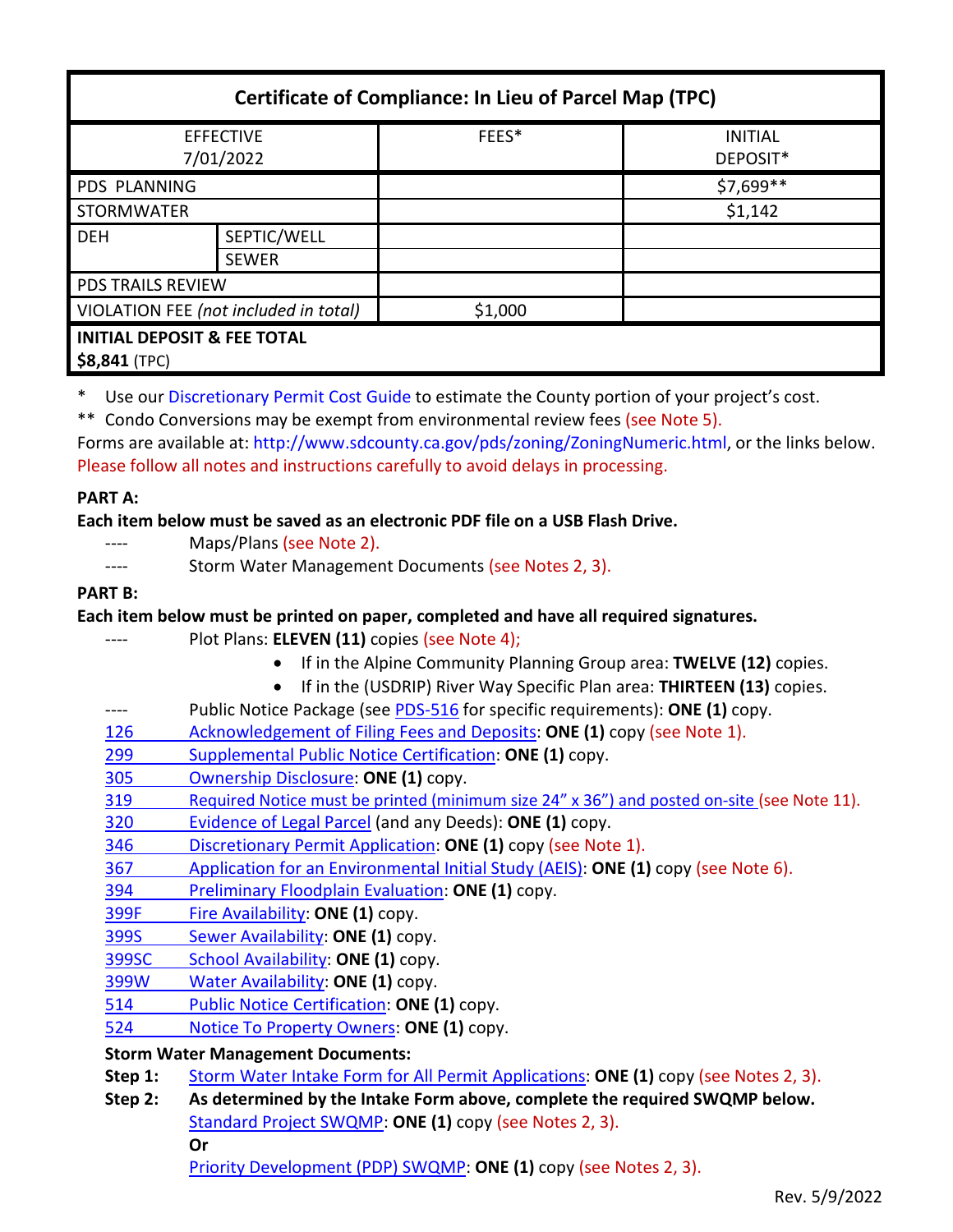# **PART C:**

### **All items below are for your information. Please do not bring in these items.**

- 090 [Minimum Plot Plan Information](http://www.sdcounty.ca.gov/pds/docs/pds090.pdf)
- 209 [Defense and Indemnification Agreement FAQs](http://www.sdcounty.ca.gov/pds/zoning/formfields/PDS-PLN-209.pdf)
- 248 [Rules and Regulations Governing Certificate of Compliance](http://www.sdcounty.ca.gov/pds/zoning/formfields/PDS-PLN-248.pdf)
- 249A [Tentative Parcel Map Applicant's Guide](http://www.sdcounty.ca.gov/pds/zoning/formfields/PDS-PLN-249A.pdf)
- [298 Supplemental Public Notice Procedure](http://www.sdcounty.ca.gov/pds/zoning/formfields/PDS-PLN-298.pdf)
- 312 [Condo Conversion Applicant's Guide](http://www.sdcounty.ca.gov/pds/zoning/formfields/PDS-PLN-312.pdf) (If Applicable)
- [374 Resource Protection Study](http://www.sdcounty.ca.gov/pds/zoning/formfields/PDS-PLN-374.pdf)
- [515 Public Notice Procedure](http://www.sdcounty.ca.gov/pds/zoning/formfields/PDS-PLN-515.pdf)
- [516 Public Notice Applicant's Guide](http://www.sdcounty.ca.gov/pds/zoning/formfields/PDS-PLN-516.pdf)
- [906 Signature Requirements](http://www.sdcounty.ca.gov/pds/zoning/formfields/PDS-PLN-906.pdf) [Policy G-3: Determination of Legal Parcel](http://www.sdcounty.ca.gov/pds/zoning/formfields/POLICY-G-3.pdf)  [Policy I-73: Hillside Development](http://www.sdcounty.ca.gov/cob/docs/policy/I-73.pdf) [Policy S-1: Slopes/ Density Analysis](http://www.sdcounty.ca.gov/pds/zoning/formfields/POLICY-S-1.pdf)

### **NOTES:**

## 1. **IMPORTANT:**

A Registered Property Owner **MUST SUBMIT** a **Signed Letter of Authorization** for an Agent if; An Authorized Agent signs the PDS-346 form and is not the registered owner of the parcel.

- Or, the parcel is owned by two or more registered owners.
- Or, not all of the registered owners are signing the PDS-346 form.
- Or, the Authorized Agent is not the Financially Responsible Party.

Or, the parcel is owned by a Corporation.

### **ADDITIONALLY:**

Financially Responsible Party **MUST SIGN** form PDS-126.

Financially Responsible Party **INFORMATION MUST MATCH EXACTLY** on form PDS-126 Authorized Agent **may sign** form PDS-346 **ONLY IF ATTACHED** to a **Signed Letter of Authorization.** 

- 2. Save each complete Study, Report, Plot Plan, Map, etc., as an electronic PDF file onto ONE (1) USB Flash Drive. Provide only ONE (1) USB Flash Drive. Submit only the requested files. Files CANNOT have any security restrictions or passwords. Please name each PDF file on the USB Flash Drive based on the "Title or Type" of document being submitted (examples: Plot Plan, Resource Protection Study, Grading Plan). Please note: the USB Flash Drive will not be returned.
- 3. The Storm Water Intake Form determines whether a project requires a Standard SWQMP or Priority Development Project (PDP) SWQMP. These forms and documents must be submitted on paper and as PDF files on the USB Flash Drive and have all required signatures.
- 4. Maps/plans are to be stapled together in sets and folded to 8½" x 11" with the lower right-hand corner exposed.
- 5. Refer to Section 81.616.1 of the Subdivision Ordinance for the application of this on a one-lot condo project. For Condominium Conversion projects on a single lot see Section 81.110 of the Subdivision Ordinance. Condominium Conversions may be environmentally exempt under CEQA Article 19, Section 15301k.
- 6. Please carefully review the [Tentative Parcel Map Applicant's Guide \(PDS-249A\).](http://www.sdcounty.ca.gov/pds/zoning/formfields/PDS-PLN-249A.pdf) The section on page two, titled "Environmental Documents", provides specific information on meeting the requirements for the submittal of your application.